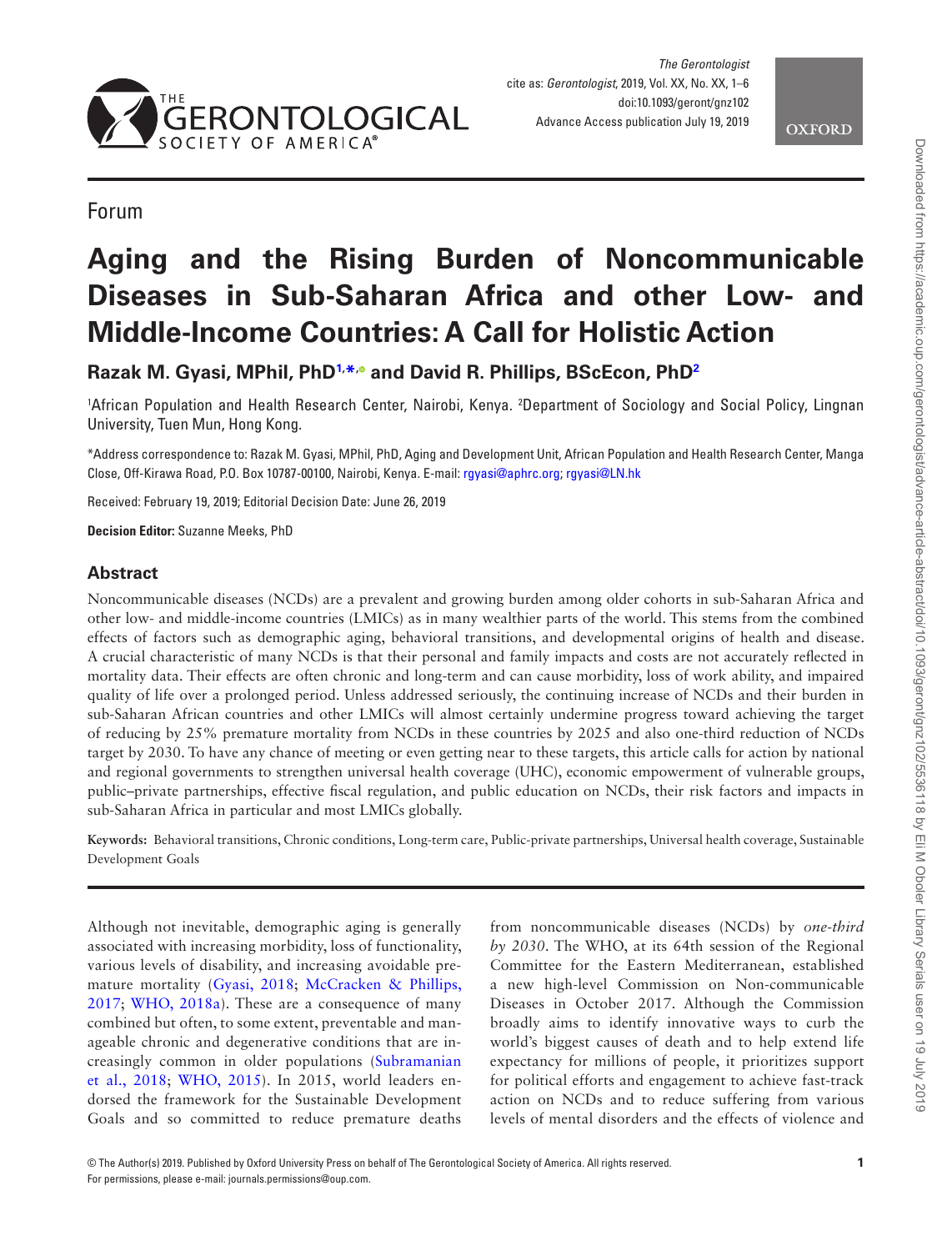injuries ([Gyasi & Phillips, 2019](#page-5-5); [United Nations General](#page-5-6)  [Assembly Resolution, 2015](#page-5-6)).

More importantly, the new Commission is charged with helping to improve policy directions and coherence to prevent and/or control NCDs ([Schmidt, Gostin, & Emanuel,](#page-5-7)  [2015](#page-5-7); [WHO, 2017\)](#page-5-8). These two important initiatives direct attention to the huge concerns about effectively tackling the increasing prevalence of NCDs and the potential concomitant consequences especially among older persons in low- and middle-income countries (LMICs; [United Nations](#page-5-6)  [General Assembly Resolution, 2015](#page-5-6)). However, as things stand, most developing regions and countries, and particularly those in sub-Saharan Africa, have not made much progress toward achieving these global targets including a reduction of premature NCD-related deaths by 25% in 2025 (the 25 by 25 goal) and by a third by 2030 [\(Beaglehole](#page-4-0)  [et al., 2014](#page-4-0); [WHO, 2013](#page-5-9)). This slow progress highlights the urgent need for greater focus on and evidence-based approaches toward reducing NCDs in Africa and many other LMICs particularly among their aging populations.

The Sustainable Development Goals embody a "onehealth strategy" for healthy people living on a habitable planet by freeing the human race from poor health and poverty [\(Baer, Bhushan, Taleb, Vasquez, & Thomas,](#page-4-1)  [2016](#page-4-1); [Gostin & Friedman, 2015;](#page-4-2) [United Nations General](#page-5-6)  [Assembly Resolution, 2015](#page-5-6)). Efforts to improve global public health outcomes include effective ways to address the impacts of NCDs particularly among populations in LMICs and have been carefully scrutinized in light of the current United Nations *2030 agenda for sustainable development* aspirations [\(Dye & Acharya, 2017](#page-4-3); [Schmidt et al.,](#page-5-7)  [2015](#page-5-7)). By encouraging action across different segments of society, the Sustainable Development Goals collectively should stimulate the discovery of ways to confront today's major challenges to health, including aging and disabilities, NCDs, and health security. In turn, these should mitigate poverty among the rapidly growing older populations in sub-Saharan Africa who disproportionately suffer a disease burden from poorer health.

#### **The Trajectories and the Burden of NCDs**

Well-recognized NCDs such as cardiovascular disease, cancers, diabetes, respiratory disease, and stroke are now the leading global cause of ill-health, disability, and death in later life and have slowly moved up the global health agenda. This is as a result of combined effects of demographic and epidemiological transitions and "modernization" over the past few decades ([WHO, 2015](#page-5-4); [Yiengprugsawan, Healy, & Kendig, 2016;](#page-5-10) [Yiengprugsawan](#page-5-11)  [& Kendig, 2015](#page-5-11)). The less readily acknowledged NCDs include mental illnesses, dementia, and the long-term physical and psychological effects of accidents and injuries. NCDs currently kill nearly 41 million people annually, accounting for over 71% of the 57 million deaths worldwide ([Subramanian et al., 2018](#page-5-3); [WHO, 2017,](#page-5-8) [2018b\)](#page-5-12), causing a

severe "*moral panic*" among many populations and pressure in public health settings in many contemporary aging societies. Perhaps more important than mortality, estimates show that over one-half of disability-adjusted life years can directly be attributed solely to NCDs.

As in other populous LMICs such as China and India, the increasing burden of NCDs in sub-Saharan Africa is often driven by population aging and changing lifestyles. Older adults in these contexts are now going through a dietary transition, with an increasingly "Western diet" pattern and other health and social behaviors leading to increasing prevalence of obesity and hypertension ([Gyasi,](#page-5-0)  [2018](#page-5-0); [Xu, Byles, Hall, & Shi, 2016](#page-5-13); [Yiengprugsawan &](#page-5-11)  [Kendig, 2015\)](#page-5-11). The prevalence of NCDs has been strongly correlated with aging and key lifestyles risk factors such as tobacco use, physical inactivity, excess alcohol intake, and unhealthy diets with obesity ([WHO, 2018a\)](#page-5-2). These circumstances are largely shaped by a wider set of social policies, economics (especially within the food industry) and political forces which appear to be particularly influential in many LMICs.

Economic impact data on this topic are notoriously difficult to judge, but the economic burden of NCDs globally has been projected to double from over US\$6 trillion in 2010 to US\$13 trillion by 2030 [\(Atun et al., 2013](#page-4-4); [WHO,](#page-5-14)  [2014](#page-5-14), [2018a\)](#page-5-2). Moreover, by 2020, the proportion of mortality from chronic NCDs is likely to be about 75% higher than that of malnutrition and infectious diseases, and the highest proportion expected in LMICs ([WHO, 2019a](#page-5-15); [Yiengprugsawan et al., 2016](#page-5-10)). Crucially, every 10% increase in NCDs is estimated to lower annual economic growth by 0.5% and, given the rapidity of demographic aging, the major future effects will be felt in sub-Saharan Africa ([WHO, 2018a\)](#page-5-2). Research indicates that LMICs including sub-Saharan Africa have more than 80% of all NCD-related deaths with a disproportionate share of these among older adults [\(WHO, 2018a\)](#page-5-2).

Although NCDs are traditionally assumed to be "diseases of affluence," the resource-poor and vulnerable groups in sub-Saharan Africa and other LMICs bear a relatively greater burden of the impacts, a fact sometimes overlooked by many. Indeed, of the estimated 38 million deaths caused by NCDs annually, approximately 28 million, plus 82% of all absolute premature deaths, occur in developing settings ([Horton, 2015;](#page-5-16) [WHO, 2015;](#page-5-4) [Table 1](#page-2-0)). [Allen & colleagues \(2017\)](#page-4-5) have argued that this "82%" statistic is unsurprising given that over 75% of the world's people reside in LMICs. However, [Figures 1](#page-2-1) and [2](#page-2-2) indicate that the difference in risk is still striking since individuals living in LMICs have about 1.5 higher odds of dying prematurely from NCDs compared with persons in richer countries, and there are also marked gender dimensions ([Allen](#page-4-5)  [et al., 2017;](#page-4-5) [WHO, 2019a\)](#page-5-15). This reflects the recognition of a *social gradient* in health suggesting that the lower an individual's socioeconomic position, the worse their health ([Dickey, 2005](#page-4-6); [WHO, 2019a](#page-5-15)). High-impact affordable and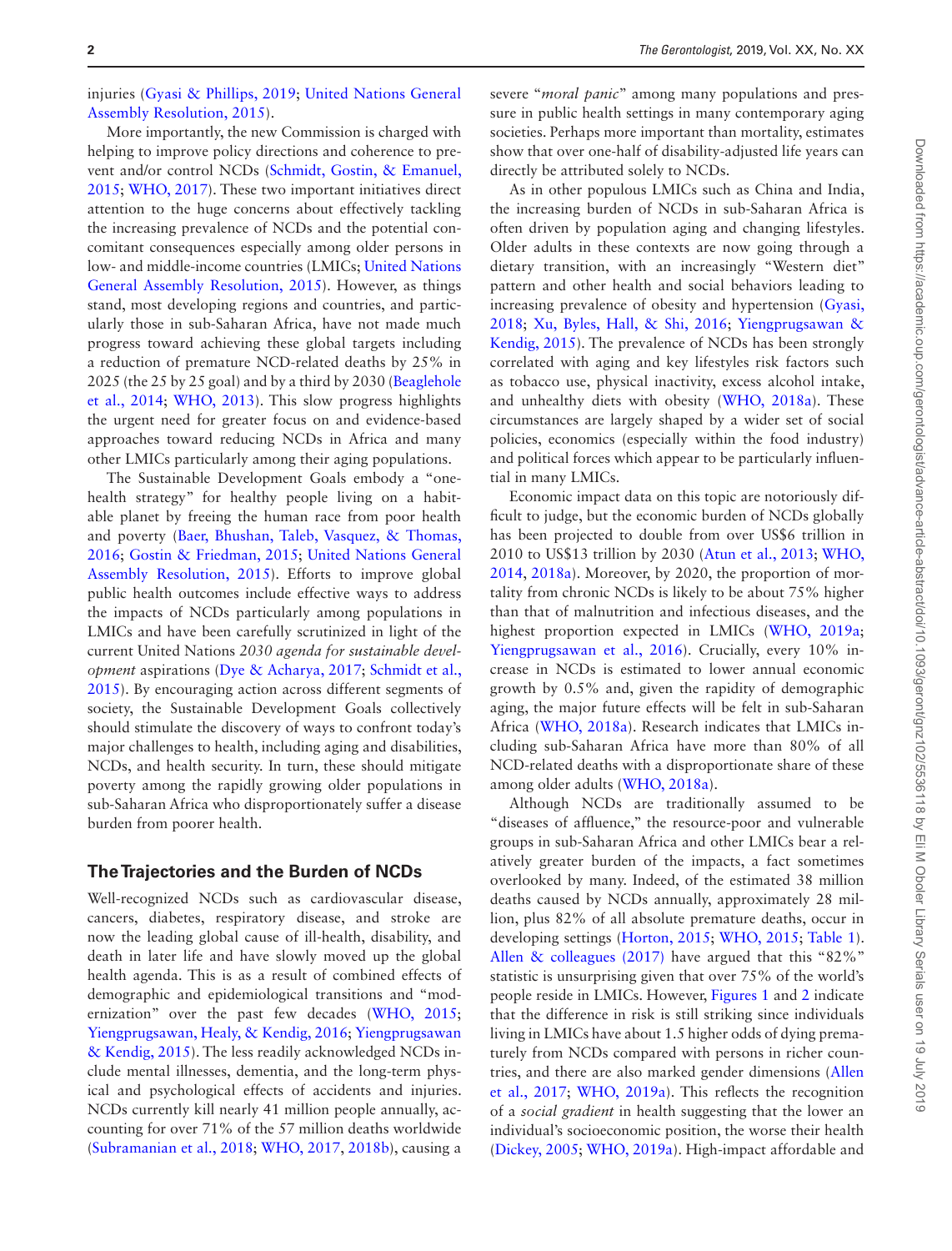acceptable prevention strategies and facilities to treat or address many NCDs conditions are likewise fewer in most LMICs, reflecting the long-recognized *inverse care law* in health and health care: those in greatest need get the least care [\(Tudor Hart, 1971\)](#page-5-17). Indeed, sub-Saharan Africa is now a rapidly aging region relative to many others with established aging trends. Therefore, greater impacts of NCDs are to be expected in sub-Saharan Africa in the coming years, which will be exacerbated if effective preventive and management strategies are not implemented in these countries.

Many LMICs, especially those in sub-Saharan Africa, are faced with rapid changes accompanied by the "double burden of disease" of infectious conditions and NCDs ([Gowshall & Taylor-Robinson, 2018;](#page-4-7) [Subramanian et al.,](#page-5-3)  [2018](#page-5-3)). Like infectious conditions such as malaria, which have recognized economic impacts, the rising burden of NCDs also exacts serious economic costs, as people are less productive, work for fewer years, die prematurely, and many need intensive long-term care. Therefore, the rising prevalence of NCDs in rapidly aging countries will undermine their socioeconomic development as a result of the loss of productivity and associated increasing public and

<span id="page-2-0"></span>**Table 1.** Noncommunicable Disease Indicators by WHO Region

| WHO region                  | Age-standardized, NCDs deaths<br>per $100,000$ population, $2016$ |
|-----------------------------|-------------------------------------------------------------------|
| World                       | 513                                                               |
| Africa (AFR)                | 635                                                               |
| Americas (AMR)              | 429                                                               |
| South-East Asia (SEAR)      | 603                                                               |
| Europe (EUR)                | 4.54                                                              |
| Eastern Mediterranean (EMR) | 680                                                               |
| Western Pacific (WPR)       | 478                                                               |
| Lower income (LIR)          | 632                                                               |
| Lower middle income (LMIR)  | 631                                                               |
| Upper middle income (UMIR)  | 533                                                               |
| High income (HIR)           | 347                                                               |

*Source:* [WHO \(2018b\)](#page-5-12).



<span id="page-2-1"></span>**Figure 1.** Proportion of noncommunicable disease (NCD) deaths occurring among middle and older people, by income group, 2016. *Source:* [WHO \(2018b\)](#page-5-12).

private health costs. Given the escalating costs of NCDs to health systems and the economies of almost all rapidly aging communities, interventions to reduce NCD risk factors should be prioritized in both health policy setting and the implementation of evidence-based research.

What to target? A growing number of chronic conditions are being identified (albeit with variations regionally within and between countries), but more than 80% of all deaths attributable to NCDs each year are attributed to four conditions: cardiovascular diseases (17.5 million), cancers (8.2 million), respiratory diseases (4 million), and diabetes (1.5 million; [WHO, 2018a](#page-5-2); [Yiengprugsawan et al., 2016](#page-5-10)). These conditions have been specifically targeted by the WHO [\(Allen et al., 2017](#page-4-5); [Beaglehole et al., 2014](#page-4-0)). LMICs should, therefore, be alert because these four conditions constitute both a major public health and developmental challenges, emphasizing the combined impacts of aging. The WHO has also formally recognized dementia as a cause of death rather than just disability [\(WHO, 2015\)](#page-5-4), so if older populations in LMICs experience dementia to the same extents as those in richer countries, dementia will add greatly to the impacts of NCDs.

Rapid increases in the prevalence of chronic conditions may not be fully explained by globalization and urbanization of societies and associated traditional risk factors of lifestyle behaviors such as harmful alcohol intake, tobacco smoking, sedentary behavior, and nutrition transitions/ unhealthy dieting [\(WHO, 2009\)](#page-5-18). The developmental origins of health and disease and demographic aging have been recognized as key drivers and long-term risk agents of NCDs in LMICs. As population profiles age due to decreasing fertility rates and increases in life expectancy, the prevalence of NCDs increases [\(Hu, 2011](#page-5-19); [McCracken](#page-5-1)  [& Phillips, 2017\)](#page-5-1). These potential risk factors which were often socially patterned in richer countries have been



<span id="page-2-2"></span>**Figure 2.** Proportion of noncommunicable disease (NCD) deaths occurring among middle-aged (45–59 years old) and older people (≥60 years old), by WHO region, 2016. *Source:* [WHO \(2018b\)](#page-5-12).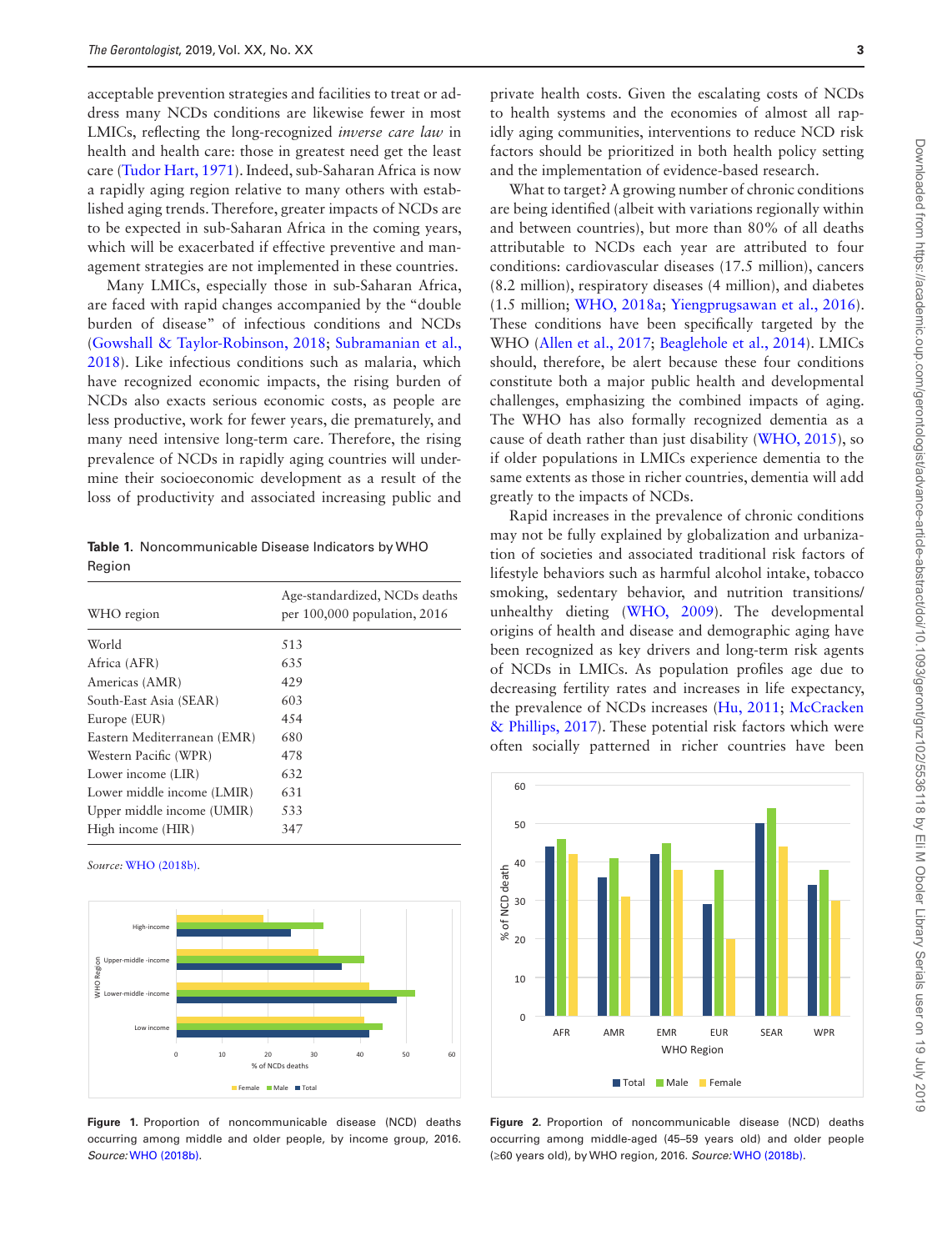increasingly noticeable in LMICs with rural/urban patterns over the past two decades.

There is little doubt that older persons of low socioeconomic status in poor countries are more likely to use tobacco and alcohol and may of necessity eat a less healthy diet, all of which are important antecedents of common NCDs [\(McCracken & Phillips, 2017;](#page-5-1) [Stringhini & Bovet,](#page-5-20)  [2017](#page-5-20)). Unhealthy behaviors, diets, and the associated burden have shifted NCDs toward the disadvantaged and poor socioeconomic status individuals and groups ([Allen](#page-4-5)  [et al., 2017](#page-4-5); [WHO, 2014](#page-5-14)), but the complexities and direction of the associations can differ based on the analysis of risk factors, as well as different geographical locations and genders. Such people are also often very unlikely to receive the health checks that could show early signs of NCDs and risk factors. They may also lack access to health information, exacerbated by lower health literacy, and they are rarely in a position to implement changes to their lives. This explains why policies to encourage the promotion of preventive mechanisms and knowledge at all ages (especially among older cohorts) to reduce the impact and cost of NCDs are particularly important in LMICs.

#### **Conclusions and Key Policy Interventions**

Population aging is a great achievement, but with its associated NCDs burden, it can seem an ominous threat, to which there are few ways to respond in LMICs. But is this inevitable? If countries and localities target NCDs, there may well be a brighter future. At present, the rapidly aging populations and proportion of people in lowincome countries suffering from NCDs and associated disabilities, functional limitations, and premature deaths mean the need for sustained NCD preventive measures is substantial. This remains a key model to positively address the achievement of the United Nations' ambitious Sustainable Development Goals by 2030 in sub-Saharan Africa and many other LMICs. Urgent regional and national action plans focusing on NCDs and their specific risk factors in these contexts will be essential and need the same visibility as campaigns in infectious conditions such as malaria and HIV. At the moment, much work in the context of dealing with the effects of chronic NCDs in LMICs is likely to be conducted in the context of the limited long-term intensive care systems that exist. In this regard, the Western Pacific and African Regions of the WHO, which have a number of LMICs, are stressing the importance of long-term care and NCDs in aging populations [\(WHO, 2017](#page-5-8); [WHO WPRO, 2017\)](#page-5-21). The most desirable future solution will be to aim to enhance NCD prevention to at least reduce their rate of increase.

The WHO Global Action Plan for the Prevention and Control of NCDs 2013–2020 also recognizes palliative care as an explicit part of the comprehensive services required for the management of NCDs and their impacts among populations particularly in LMICs [\(WHO, 2019b](#page-5-22)). This is

particularly crucial in LMICs where such care is often almost totally absent. The first global resolution on palliative care in 2014 called upon the WHO and Member States to improve access to palliative care as a core component of health systems, with an emphasis on primary health care and community/home-based care [\(WHO, 2019b\)](#page-5-22). National governments in the LMICs should therefore acknowledge the need to improve access to palliative care services, effective self-management, and self-care behavior practices in their bid to control and mitigate the effects of NCDs, particularly in older age. Recognizing the implications for the role of health care professionals in NCD management, effective long-term care, and end-of-life care is crucial.

Very importantly, *local problems may be best solved locally*. In addition to the support from the WHO and other international bodies, it is the responsibility of national governments in LMICs to progressively develop and pursue NCDs control and prevention strategies including behavioral change. In this context, *persistent* public education on major risk factors and dangers of NCDs in rapidly aging populations is essential and should address local risks, behaviors, and cultural practices. Promoting optimal—or at least improved—lifestyle behaviors, including healthier diets and regular moderate-to-rigorous physical activity, is another valuable policy to promote [\(Gyasi, 2019](#page-5-5); [McCracken & Phillips, 2017](#page-5-1); [WHO, 2015\)](#page-5-4). Sustained, frequent, informative, and understandable advertising via national electronic and print media as well as via *informal information sources* and social media are essential in this agenda. Various forms of legislation to ban, reduce, or monitor immediate exposure to NCD risk behaviors (such as heavy and harmful alcohol consumption; tobacco smoking; drunk-driving and road safety; exposure to indoor air pollution, etc.) and heavy taxes on production and distribution of NCD-causing products such as alcohol, tobacco, and sugary foods will be important. These may not only discourage unhealthy product use but also potentially generate revenue which could be ploughed back into NCDs prevention and treatment campaigns in LMICs.

The quest for universal health coverage (UHC) is unquestionably timely and fundamentally important [\(Frenk](#page-4-8)  [& de Ferranti, 2012;](#page-4-8) [Gyasi, Phillips, & Buor, 2018](#page-5-0); [Vázquez](#page-5-23)  [& Ghebreyesus, 2017](#page-5-23); [WHO, World Bank, 2013](#page-5-24)). A focus on UHC can emphasize expansion of access to health care services over equitable improvement of health outcomes through action across all relevant sectors and public health interventions needed to effectively address NCDs [\(Schmidt](#page-5-7)  [et al., 2015\)](#page-5-7). However, the UHC model, particularly for older population cohorts, is in effect a political choice and depends largely on the goodwill and priorities of national governments and their functionary departments [\(Gyasi](#page-5-0)  [et al., 2018;](#page-5-0) [Vázquez & Ghebreyesus, 2017](#page-5-23)). UHC has the potential to improve access to both NCD-related preventive and therapeutic health services for vulnerable groups and indigent persons, who are noted for delaying and avoiding health care due to escalating costs of health care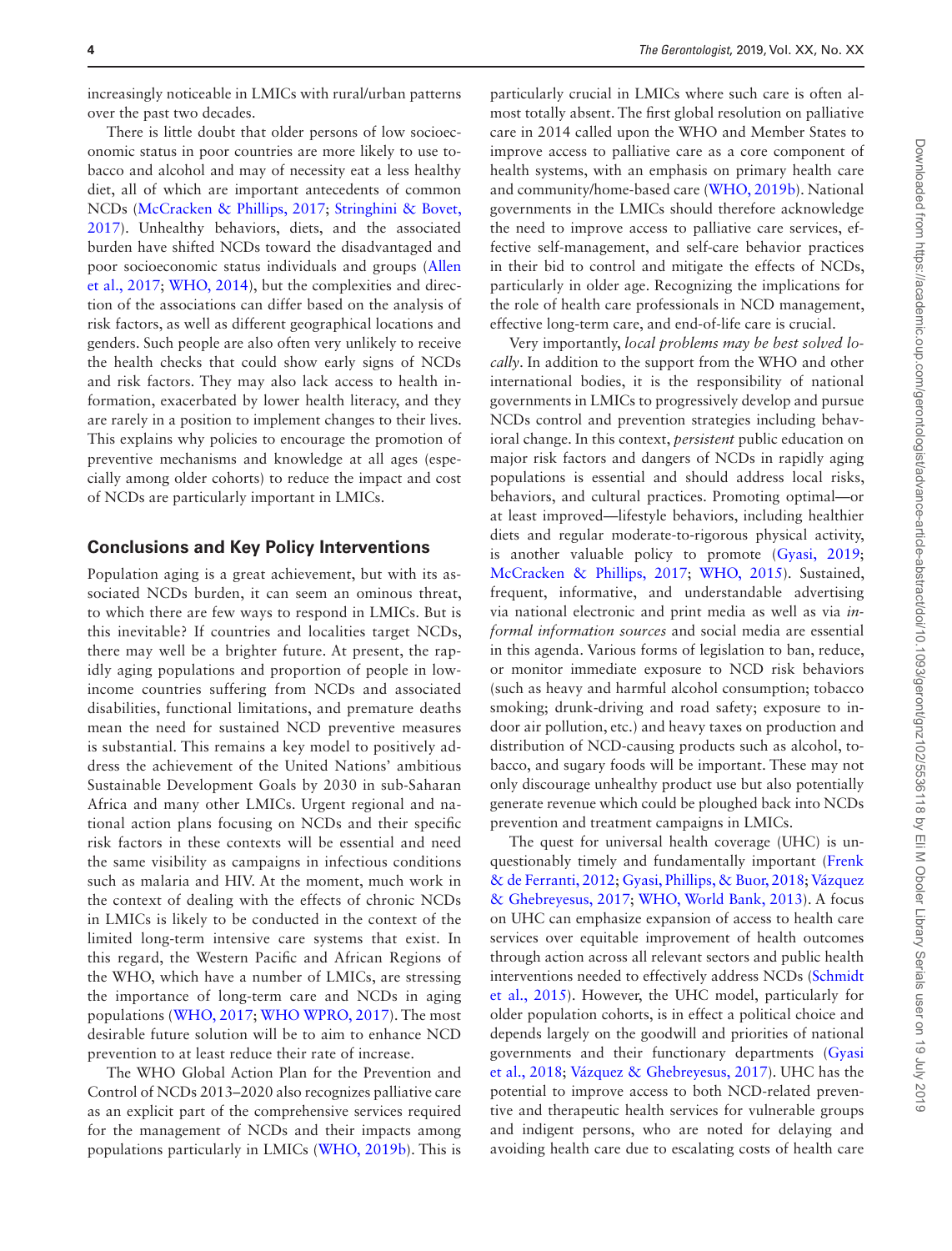and lack of availability of appropriate care as well as limited knowledge of the nature of many NCDs ([Gyasi et al.,](#page-5-0)  [2018](#page-5-0); [McCracken & Phillips, 2017](#page-5-1)). Financial capability and economic empowerment of the poorer older cohorts through improved financial services inclusion strategies ([Gyasi, Adam, & Phillips, 2019](#page-4-9)) may help ensure early detection, management, and access to NCDs care, particularly in sub-Saharan African countries. Research and development on knowledge and acceptable sources of information will play a critical role. Importantly, although NCDs are associated with aging, in many LMICs it is important to educate both the public and policymakers that NCDs are not an *inevitable* part of aging if risk factors can be reduced.

Very importantly, the debate and plans for policies and strategies to curb NCDs should not become purely political polemic. The usual politicization of matters of national interest and those that affect the well-being of vulnerable groups, which occurs in many sub-Saharan African countries, should be curtailed. Real, concrete, and progressive political action should follow the recognition of the effects of NCDs, and the fight against them in the achievement of Sustainable Development Goals 3 (ensuring healthy lives and promoting the well-being for all at all ages) by 2030. The pivotal role of national governments to provide the enabling environment and encouragement for private sector and civil society participation and also to ensure effective public–private partnerships in preventing and controlling NCDs is crucial in LMICs. All sectors of the economy and micro-level efforts should be motivated and harnessed in addressing the current and future burden of NCDs.

In conclusion, the impact of chronic conditions will be particularly important in LMICs where the underlying conditions for all types of diseases are still prevalent, which include poverty, malnutrition, poor sanitation, infections, and weak health and education systems. Regional and national efforts to ensure emotional and functional independence in old age and the subsequent achievement of *healthy aging paradigm* should carefully include and strategically target a fight against the risk factors of NCDs over the life course. We propose that studies urgently explore and exploit the roles of culture, family structure, and social cohesion within the ambit of social support in tackling the impacts of NCDs among older people in LMICs and sub-Saharan Africa in particular. Older persons may be the target of our call, but to fully address the challenge, NCDs demand *a life-course effort*, in which communities and families must all become fully engaged.

### **Funding**

None reported.

## **Acknowledgments**

The Editor-in-Chief, Prof. Suzanne Meeks, and the two anonymous reviewers of this journal deserve no mean an appreciation for offering

gracious and irreplaceable comments and invaluable insights, which helped to improve upon the earlier versions of this article.

### **Conflict of Interest**

None reported.

### **References**

- <span id="page-4-5"></span>Allen, L., Williams, J., Townsend, N., Mikkelsen, B., Roberts, N., Foster, C., & Wickramasinghe, K. (2017). Socioeconomic status and non-communicable disease behavioural risk factors in lowincome and lower-middle-income countries: A systematic review. *The Lancet Global Health*, **5**, e277–e289. doi:10.1016/ S2214-109X(17)30058-X
- <span id="page-4-4"></span>Atun, R., Jaffar, S., Nishtar, S., Knaul, F. M., Barreto, M. L., Nyirenda, M.,…Piot, P. (2013). Improving responsiveness of health systems to non-communicable diseases. *The Lancet*, **381**, 690–697. doi:10.1016/S0140-6736(13)60063-X
- <span id="page-4-1"></span>Baer, B., Bhushan, A., Taleb, H. A., Vasquez, J., & Thomas, R. (2016). The right to health of older people. *The Gerontologist*, **56**(Suppl 2), S206–S217. doi:10.1093/geront/gnw039
- <span id="page-4-0"></span>Beaglehole, R., Bonita, R., Ezzati, M., Alleyne, G., Dain, K., Kishore, S. P., & Horton, R. (2014). NCD Countdown 2025: Accountability for the  $25 \times 25$  NCD mortality reduction target. *The Lancet*, **384**, 105–107. doi:10.1016/ S0140-6736(14)61091-6
- <span id="page-4-6"></span>Dickey, B. (2005). The social gradient of health: A mental health services research agenda based on principles of economic and social justice. *Harvard Health Policy Review*, **6**, 21–34.
- <span id="page-4-3"></span>Dye, C., & Acharya, S. (2017). How can the sustainable development goals improve global health? A call for papers. *Bulletin of the World Health Organization*, **95**, 666–666A. doi:10.2471/ BLT.17.202358
- <span id="page-4-8"></span>Frenk, J., & de Ferranti, D. (2012). Universal health coverage: Good health, good economics. *The Lancet*, 380, 862–864. doi:10.1016/S0140-6736(12)61341–5
- <span id="page-4-2"></span>Gostin, L. O., & Friedman, E. A. (2015). The Sustainable Development Goals: One-health in the world's development agenda. *JAMA*, **314**, 2621–2622. doi:10.1001/ jama.2015.16281
- <span id="page-4-7"></span>Gowshall, M., & Taylor-Robinson, S. D. (2018). The increasing prevalence of non-communicable diseases in low-middle income countries: The view from Malawi. *International Journal of General Medicine*, **11**, 255–264. doi:10.2147/IJGM.S157987
- Gyasi, R. M. (2018). *Ageing, health and health-seeking behavior in Ghana* (Unpublished PhD thesis). Hong Kong: Lingnan University. Retrieved December 9, 2018, from [https://commons.](https://commons.ln.edu.hk/otd/41/) [ln.edu.hk/otd/41/](https://commons.ln.edu.hk/otd/41/)
- Gyasi, R. M. (2019). Social support, physical activity and psychological distress among community-dwelling older Ghanaians. *Archives of Gerontology and Geriatrics*, **81**, 142–148. doi:10.1016/j.archger.2018.11.016
- <span id="page-4-9"></span>Gyasi, R. M., Adam, A. M., & Phillips, D. R. (2019). Financial inclusion, health services use and health outcomes among noninstitutionalized older Ghanaians. *Research on Aging*. Advance online publication. doi:10.1177/0164027519846604